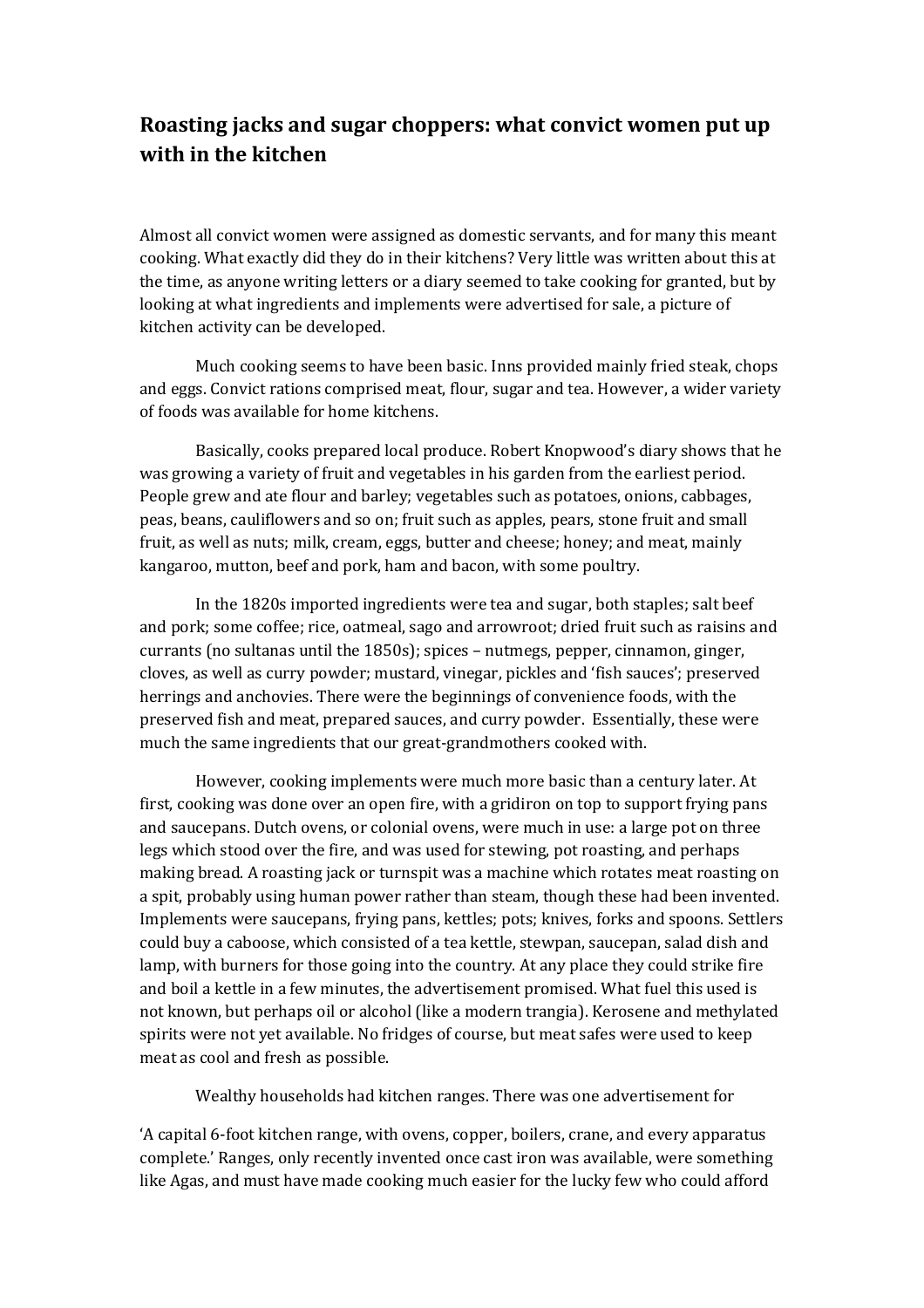them. However, in summer all cooks must have been very hot, so near roaring fires. In winter the kitchen would be a warm, comforting place.

 There was different equipment for various tasks. Mincing knives; pepper and coffee mills for grinding these ingredients; toasting forks; sugar choppers for cutting up blocks of sugar (anyone who has chopped bits off blocks of palm sugar fr Asian recipes knows how hard a block of sugar is); egg slices; nutmeg graters; jelly moulds for setting jelly – having first boiled up the calves feet to make the setting agent (no prepared gelatine); cream skimmers; cullenders for draining; pudding pans and fish pans. All these implements point to a huge amount of hard manual labour for cooks – chopping, mincing, grinding, grating, beating, stirring and so on.

What did they cook? In 1845 Eliza Acton in England published *Modern cookery for private families*, which gives some indication of cookery in England, and most people in Van Diemen's Land were English and used the recipes they had at home. Acton showed some French influence, but not much, and most recipes were traditional English. Many sorts of soup, meat and vegetable, often economical: 'A cheap Green Pea soup'. Fish and meat were boiled, baked, fried and stewed, with every part of the carcase used. Sauces included egg sauce, common lobster sauce, caper sauce for fish and so on. 'Store sauces', which could be kept, included chutney, mushroom catsup and tarragon vinegar. Curries were well known, since England ruled India. Vegetables were boiled or stewed. Puddings comprised pies and tarts, and many boiled and baked dishes: 'small and very light Plum pudding', 'rich bread and butter pudding'; 'Kentish suet pudding', 'the poor author's pudding'. There were also stewed fruit, jellies ('modern varieties of calf's feet jelly') and many custards, blancmanges and even meringue. There were a few cakes, but cakes would be challenging without equipment for beating, and these were plain: almond cake, gingerbread, soda cake. Recipes for jam and bread rounded off the book. Again, these fairly plain recipes are much what our grandmothers and greatgrandmothers cooked.

In 1864 Edward Abbott of Tasmania published Australia's first cookery book, but it is not much help as a guide to what convict cooks prepared. Abbott has a section on Tasmanian fish and how to cook them – fried, baked, boiled and so on. For example, flathead is the best fish for soup, and is excellent fried. However, much of the book is taken up with excerpts from English newspapers, and Abbott includes many French recipes (Aiguillettes de Ris de Veau, Lamb a la Poulette and so on). The book seems rather grand for the usual colonial home to use, and in any case was written when there were few convict cooks left.

Was there any change by the 1850s? In the 1830s and 1840s a few new ingredients appeared. Salad oil; preserved and pickled vegetables; bottled fruit; licorice; candied citron for baking; more sauces such as 'India soy', Reading sauce (a pickle containing India soy) and Harvey sauce (India soy again, with anchovies).

The 1850s saw the beginning of manufactured food. Jelly powder and blancmange powder; tinned meats and fish (salmon, anchovies, herrings and sardines); confectionery like jujubes, acid drops, pontefract cakes (licorice) and Fry's chocolate; rising agents for cakes, such as cream of tartar, bicarbonate of soda and tartaric acid,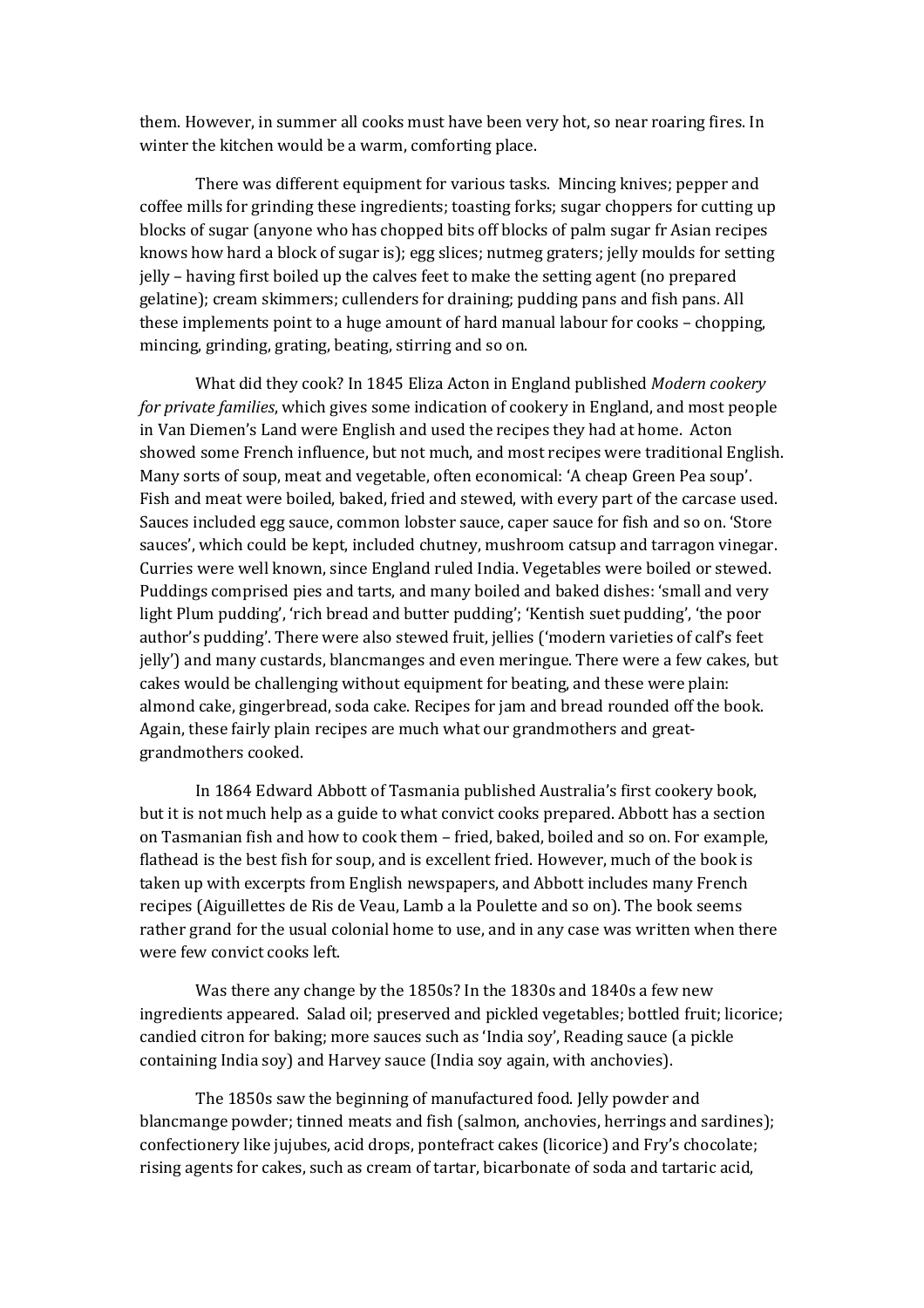which would be very useful; prepared calves-foot jelly. Ginger-beer corks for sale show that ginger-beer was made. How much such items were used is not known. The preserved items were probably expensive, and there is little mention of them at the period. There were only a few new ingredients, and these were of limited use, such as treacle, sultanas and semolina.

Chemists sold many of these ingredients, as well as the fascinatingly named poor-man's-friend ointment, 'old women's teeth', and morphia lozenges.

I was expecting a few more convenience foods, such as condensed milk, custard powder, tinned condensed soup, dried coconut, but they were not yet available. Even more disappointing is that there were few new implements for cooks by the 1850s. There were urns with taps for using hot water; small items like egg boilers and coddlers, but nothing much else. Basically, throughout the convict period, cooking remained the same for women convicts sent to the kitchen.

Some idea of cooking at government house comes from the diaries of Jane Franklin, chatelaine there form 1837 to 1843. She employed a series of cooks, including a number of convict women such as Susan Adams and Marianne Galey, a trained cook who had worked for Lord Sidmouth. She who was the only convict Jane Franklin praised, mildly – Galey 'has contrived to send us up some very fair dinners'. Jane rarely described meals, but she did write about the food at an 1840 ball, when she was employing a French cook, Charles Napoleon.

The Ball  $\&$  Supper in the evening went off well – We supposed there might have been near 500 people present. The number of invitations sent out was between 11 & 1200, being more extensive than they ever were before. – The music was indifferent in the Dancing room, but the military band made up for its deficiencies. – The supper-tables were covered with the productions of M. Charles Napoleon, of very unequal merit. – He had contrived to prepare all the poultry in such a way that it looked like creams  $\&$ blancmanges, & nobody could have guessed there was any poultry on the table, on which account I had tickets describing the disguised dishes, & disclosing the contents of the covered pies, attached to them severally. – There was not the same refinement observed in many other things.  $-2$  sprawling pigs  $\&$  a sprawling kid were instances of this. – The solid meat dishes predominated, as rounds of beef, ribs of beef, saddles of mutton, pork hams, large poultry pies, (one of which was in the form of a bastion mounted with guns) &c. It was very clear when the supper was over that there was meat enough left to last the whole family for a week.

Diary, 27 May 1840

In 1839 Jane Franklin had a convict cook, Margaret (surname unknown), and Jane herself made a brief appearance as an assistant, and apparently not very willing, cook: